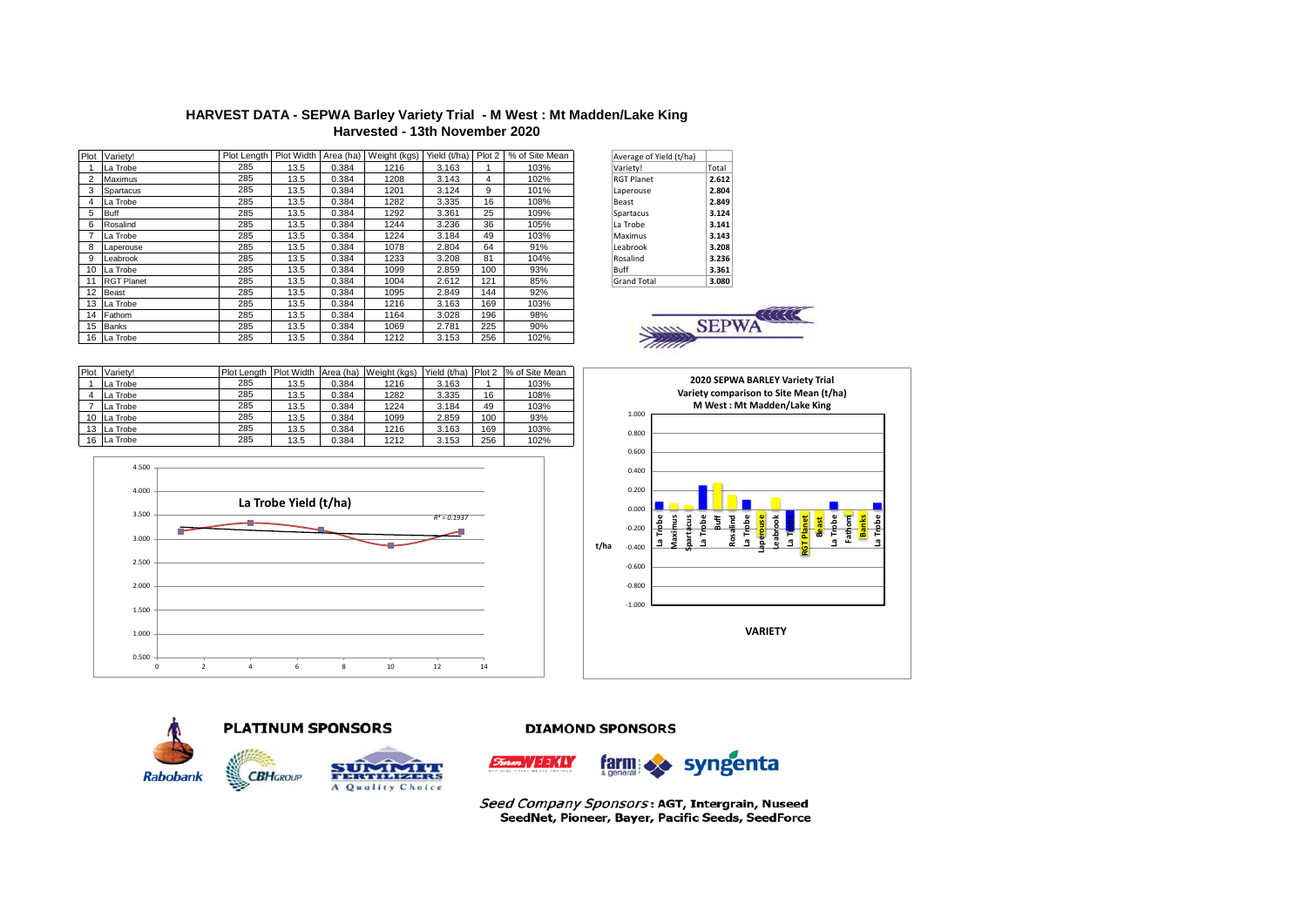



|                |                   | Yield  |                |                                 |           |                      |
|----------------|-------------------|--------|----------------|---------------------------------|-----------|----------------------|
| Plot           | Variety!          | (t/ha) | % of Site Mean |                                 |           |                      |
| 1              | <b>La Trobe</b>   | 3.163  | 103%           | <b>Statistical Analysis</b>     |           |                      |
| $\overline{2}$ | <b>Maximus</b>    | 3.143  | 102%           | Site Mean (t/ha)                | 3.063     |                      |
| 3              | Spartacus         | 3.124  | 101%           | Probability                     | 0.169     |                      |
| 4              | <b>La Trobe</b>   | 3.335  | 108%           | Least significant difference 5% | 0.4305    |                      |
| 5              | Buff              | 3.361  | 109%           | <b>CV %</b>                     | 5.1       |                      |
| 6              | Rosalind          | 3.236  | 105%           |                                 |           |                      |
|                | La Trobe          | 3.184  | 103%           |                                 |           |                      |
| 8              | Laperouse         | 2.804  | 91%            |                                 |           |                      |
| 9              | Leabrook          | 3.208  | 104%           |                                 |           |                      |
| 10             | <b>La Trobe</b>   | 2.859  | 93%            | <b>Plot Dimensions</b>          |           |                      |
| 11             | <b>RGT Planet</b> | 2.612  | 85%            | Length (m)<br>Width (m)         | Area (m2) | CONVERSION<br>Pastas |
| 12             | <b>Beast</b>      | 2.849  | 92%            | 13.5<br>285                     | 0.384     | 2.60                 |
| 13             | La Trobe          | 3.163  | 103%           |                                 |           |                      |
| 14             | Fathom            | 3.028  | 98%            |                                 |           |                      |
| 15             | <b>Banks</b>      | 2.781  | 90%            |                                 |           |                      |
| 16             | <b>La Trobe</b>   | 3.153  | 102%           |                                 |           |                      |

## **Site Details**

**Soil Description:** Clay Loam **Date Sown: Date Harvested Seeding Rate:** 45 kg/ha

Saturday, 16 May 2020 Friday, 13 November 2020

A Quality Choice

### **Statistical Analysis**

| Site Mean (t/ha)                | 3.063  |
|---------------------------------|--------|
| Probability                     | 0.169  |
| Least significant difference 5% | 0.4305 |
| <b>CV %</b>                     | 5.1    |

# **Rabobank**



**CBHGROUP** 

# **DIAMOND SPONSORS**





Seed Company Sponsors: AGT, Intergrain, Nuseed SeedNet, Pioneer, Bayer, Pacific Seeds, SeedForce